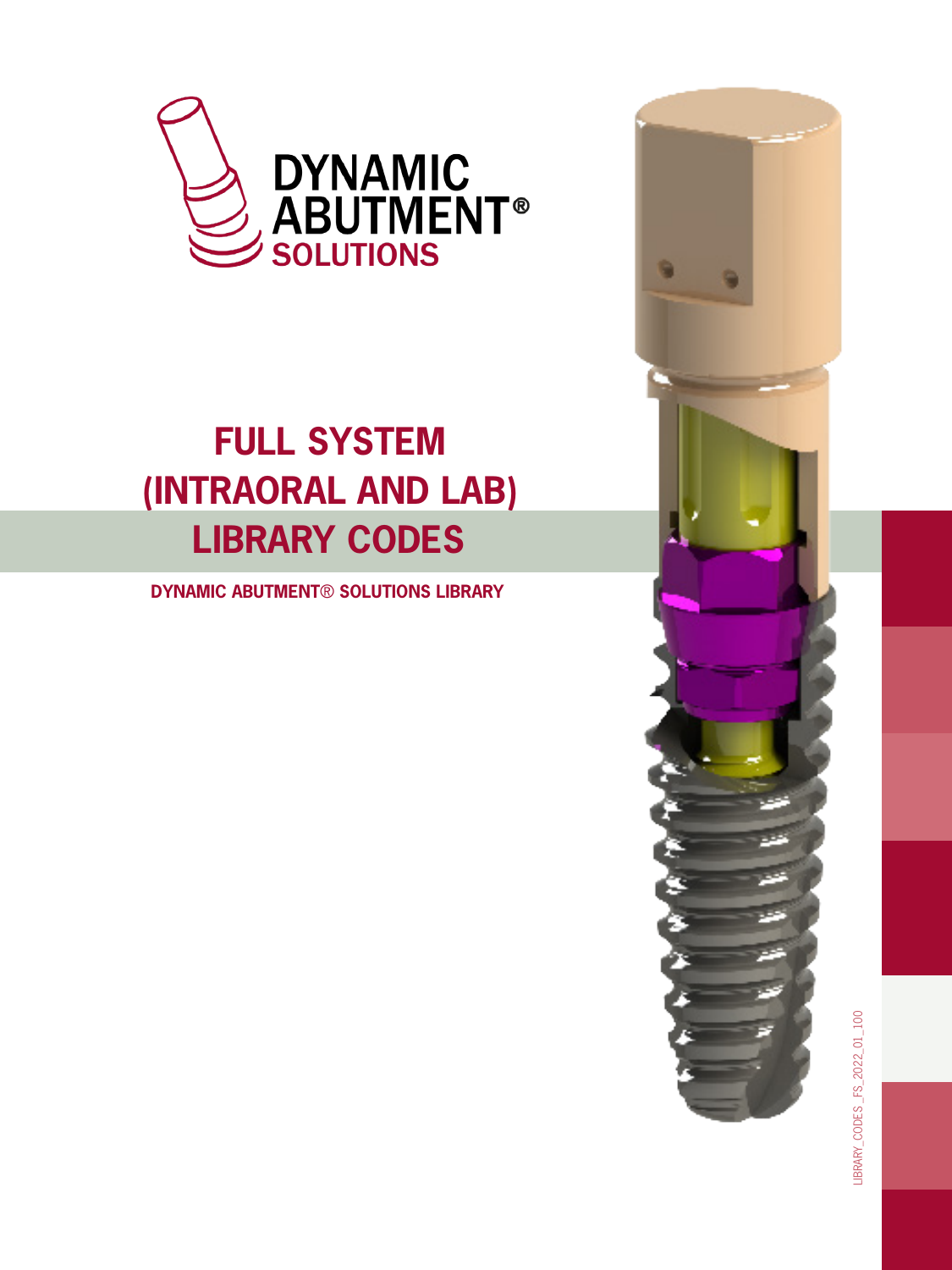| <b>BRAND</b>                       | <b>MODEL</b>                            | Ø IMPLANT                   | <b>PLATFORM</b> | <b>LIBRARY CODE3</b>     |
|------------------------------------|-----------------------------------------|-----------------------------|-----------------|--------------------------|
| <b>BIOMET 31</b>                   | Certain                                 | 3,25/4                      | 3,4             | DAS   0001               |
| <b>BIOMET 31</b>                   | Certain                                 | 4/5                         | 4,1             | DAS   0002               |
| <b>BIOMET 3I</b>                   | Certain                                 | 5                           | 5               | DAS   0057               |
| <b>BIOMET 3I</b>                   | <b>External Hex</b>                     | 3,25                        | 3,4             | DAS   0003               |
| <b>BIOMET 3I</b>                   | <b>External Hex</b>                     | 3,75/4                      | 4,1             | DAS   0024               |
| <b>BIOMET 3I</b>                   | <b>External Hex</b>                     | 5                           | 5               | DAS   0058               |
| <b>BIOMET 3I</b>                   | Low profile                             | Universal                   | Universal       | DAS   0025               |
| AB                                 | 12                                      | 3,5/3,75/4,2/4,5/5/6        | Standard        | DAS   0040               |
| AB                                 | 122                                     | 3,75/4,2                    | Standard        | DAS   0040               |
| AB                                 | 15                                      | 3,5/3,75/4,2/4,5/5/6/7/8    | Standard        | DAS   0040               |
| AB                                 | 155                                     | 3,75/4,2/4,5/5/6/7/8        | Standard        | DAS   0040               |
| AB                                 | 110                                     | 4,2/5                       | Standard        | DAS   0040               |
| AB                                 | 115                                     | 6/7/8                       | Standard        | DAS_I_0040               |
| AB                                 | Multi Unit D1P64                        | Universal                   | Universal       | DAS   0025               |
| <b>ACE</b>                         | <b>External Hex</b>                     | 3,3                         | <b>NP 3,5</b>   | DAS   0023               |
| ACE                                | <b>External Hex</b>                     | 3,75/4                      | RP 4,1          | DAS   0024               |
| <b>ACE</b>                         | <b>External Hex</b>                     | 4,75                        | WP <sub>5</sub> | DAS   0058               |
| ACE                                | Infinity Internal Hex                   | 3,7/4,1                     | 3,5             | DAS   0040               |
| ACE                                | Infinity Internal Hex                   | 4,7/5,1                     | 4,5             | DAS   0041               |
| ACE                                | <b>Infinity TRICAM</b>                  | 3,5                         | 3,5             | DAS   0026               |
| <b>ACE</b>                         | <b>Infinity TRICAM</b>                  | 4,3                         | 4,3             | DAS   0027               |
| ACE                                | <b>Infinity TRICAM</b>                  | 5                           | 5               | DAS   0028               |
| ACE                                | Infinity Octagon                        | 3,3/4,1/4,8                 | <b>RP 4,8</b>   | DAS   0037               |
| ACE                                | Infinity Octagon                        | 4,8                         | WP 6,5          | DAS   0096               |
| ACE                                | Multi Unit                              | Universal                   | Universal       | DAS   0025               |
| <b>ADIN</b>                        | Swell                                   | 3,3                         | 3,45            | DAS_I_0040               |
| <b>ADIN</b>                        | Swell                                   | 3,75/4,2                    | 3,6             | DAS   0040               |
| <b>ADIN</b>                        | Swell                                   | 5                           | $\overline{4}$  | DAS   0040               |
| <b>ADIN</b>                        | Swell                                   | $\boldsymbol{6}$            | 4,6             | DAS   0040               |
| <b>ADIN</b>                        | TouregCloseFit                          | 3,5                         | <b>RP</b>       | DAS   0021               |
| <b>ADIN</b>                        | TouregCloseFit                          | 4,3/5                       | <b>WP</b>       | DAS   0022               |
| <b>ADIN</b>                        | TouregS/TouregOS                        | 3,5                         | 3,45            | DAS   0040               |
| <b>ADIN</b>                        | TouregS/TouregOS                        | 3,75/4,2                    | 3,6             | DAS   0040               |
| <b>ADIN</b>                        | TouregS/TouregOS                        | 5                           | $\overline{4}$  | DAS   0040               |
| <b>ADIN</b>                        | TouregS/TouregOS                        | 6                           | 5               | DAS   0040               |
| <b>ADIN</b>                        | Multi Unit TMA                          | Universal                   | Universal       | DAS   0025               |
| <b>ALFA-GATE</b>                   | <b>Bioactive S-line/SLA</b>             | 3, 3/3, 75/4, 2/4, 7/5, 2/6 | 3,75            | DAS   0040               |
| <b>ALFA-GATE</b>                   | Conical                                 | 3,5                         | <b>NP</b>       | DAS   0021               |
| <b>ALFA-GATE</b>                   | Conical                                 | 4,3/5                       | <b>RP</b>       | DAS   0022               |
| <b>ALPHABIO</b>                    | <b>Conical Hex Connection (NICE)</b>    | 3,2                         | Narrow          | DAS   0136               |
| <b>ALPHABIO</b>                    | <b>Conical Hex Connection (NEO)</b>     | 3,2/3,5                     | Narrow          | DAS   0136               |
| <b>ALPHABIO</b>                    | Internal Hex Connection (IH) SPI        | 3, 3/ 3, 75/ 4, 2/ 5/ 6     | Universal       | DAS   0040               |
| <b>ALPHABIO</b>                    | Internal Hex Connection (IH) ICE        | 3,7/3,75/4,2/4,65/5,3       | Universal       | DAS   0040               |
| <b>ALPHABIO</b>                    | Internal Hex Connection (IH) DFI        | 3, 3/ 3, 75/ 4, 2/ 5        | Universal       | DAS   0040               |
| <b>ALPHABIO</b>                    | Internal Hex Connection (IH) ATID       | 3, 3/ 3, 75/ 4, 2/ 5/ 6     | Universal       | DAS   0040               |
| <b>ALPHABIO</b>                    | Internal Hex Connection (IH) NEO        | 3,75/4,2/5                  | 3,5             | DAS   0040               |
| <b>ALPHABIO</b>                    | <b>Conical Standard Connection (CS)</b> | 3,75/4,2/5                  | Standard        | DAS   0169               |
| ANCLADEN                           | Anclalock                               | 3,75/4,25/5                 | 3,5             | DAS   0040               |
| <b>ANKYLOS</b>                     | Ankylos                                 | 3,5/4,5/5,5/7               | NP/RP/WP        | DAS   0075               |
| <b>ANKYLOS</b>                     | <b>Balance Base</b>                     |                             | Narrow          | DAS   0183               |
| <b>ANTHOGYR</b>                    | Axiom REG / PX                          | 3,4                         | 3,4 XNP         | DAS   0161               |
| <b>ANTHOGYR</b>                    | Axiom REG / PX                          | $\overline{4}$              | 4 RP            | DAS   0149               |
| <b>ANTHOGYR</b>                    | Axiom REG / PX                          | 4,6                         | 4,6 WP          | DAS   0149               |
| <b>ANTHOGYR</b>                    | Axiom REG / PX                          | 5,2                         | 5,2             | DAS_I_0162               |
| <b>ANTHOGYR</b>                    | Anthofit HE                             | 3,5/3,75/4                  | R(4,1)          | DAS   0024               |
| <b>ANTHOGYR</b><br><b>ANTHOGYR</b> | Ossfit<br>Ossfit                        | 3,5/4,2                     | 4,8<br>4,8      | DAS   0037<br>DAS   0074 |
| <b>ANTHOGYR</b>                    | Ossfit                                  | 3,5/4,2<br>5                | 6,5             | DAS   0096               |
| <b>ANTHOGYR</b>                    |                                         | 4,8                         | WP 6,5          | DAS   0096               |
| <b>ANTHOGYR</b>                    | <b>Infinity Octagon</b><br>Multi Unit   | 4,8                         | Universal       | DAS   0163               |
| <b>ANTHOGYR</b>                    | Axiom REG / PX                          | 5,2                         | 5,2             | DAS   0162               |
| <b>ARDS</b>                        | Classic                                 | 3,75/4,2/4,5                | 3,75            | DAS   0040               |
| <b>ARDS</b>                        | Classic                                 | 3, 3/ 3, 75/ 4, 2/ 5/ 6     | 3,75            | DAS   0040               |
| <b>ARDS</b>                        | <b>CIT</b>                              | 3, 3/ 3, 75/ 4, 2/ 5/ 6     | 3,75            | DAS   0040               |
|                                    |                                         |                             |                 |                          |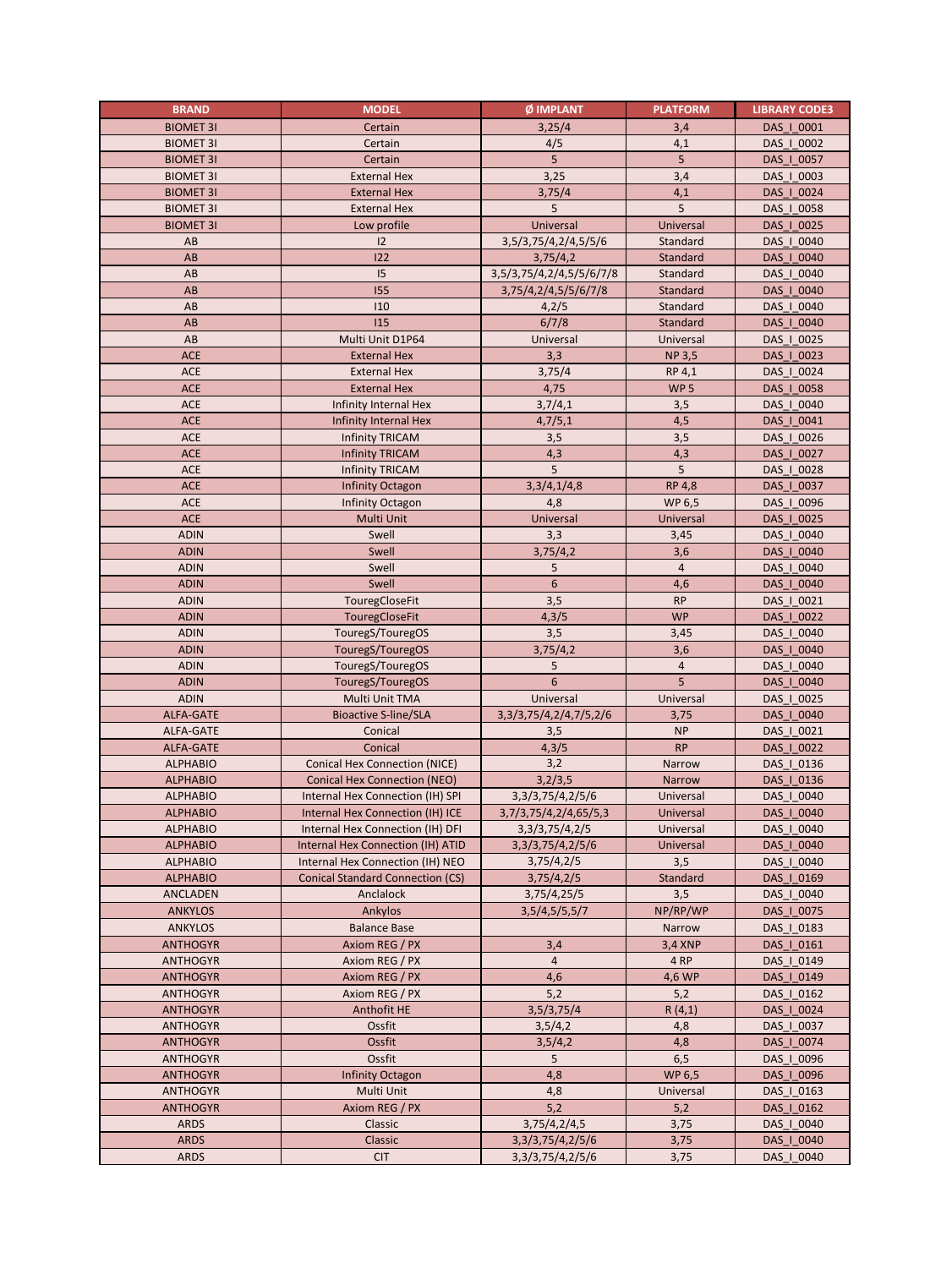| <b>BRAND</b>                           | <b>MODEL</b>                             | Ø IMPLANT                     | <b>PLATFORM</b>             | <b>LIBRARY CODE3</b>     |
|----------------------------------------|------------------------------------------|-------------------------------|-----------------------------|--------------------------|
| <b>ARDS</b>                            | Premium                                  | 3, 3/ 3, 75/ 4, 2/ 5/ 6       | 3,75                        | DAS   0040               |
| <b>ARDS</b>                            | Smart                                    | 3,75/4,2/4,5                  | 3,75                        | DAS   0040               |
| <b>ASTRA</b>                           | Yellow                                   | 3                             | Yellow                      | DAS   0109               |
| <b>ASTRA</b>                           | Aqua                                     | 3,5/4                         | Aqua(Estrecha)              | DAS_I_0004               |
| <b>ASTRA</b>                           | Lilac                                    | 4,5/5                         | Lilac (Ancha)               | DAS   0005               |
| <b>ASTRA</b>                           | Evolution                                | $\overline{3}$                | 3                           | DAS   0090               |
| <b>ASTRA</b>                           | Evolution                                | 3,6                           | 3.6                         | DAS   0006               |
| <b>ASTRA</b>                           | Evolution                                | 4,2                           | 4,2                         | DAS   0007               |
| <b>ASTRA</b>                           | Evolution                                | 4,8                           | 4,8                         | DAS   0091               |
| <b>ASTRA</b>                           | Evolution                                | 5,4                           | 5,4                         | DAS   0092               |
| <b>ASTRA</b>                           | Evolution                                | Universal                     | Universal                   | DAS   0008               |
| <b>AVINENT</b>                         | HE                                       | 3,3//3,5/4                    | 3,5                         | DAS   0023               |
| <b>AVINENT</b>                         | HE                                       | 3, 3/3, 8/4/4, 2/4, 8//4, 5/5 | 4,1                         | DAS   0024               |
| <b>AVINENT</b>                         | HI                                       | 3,1//3,5/4                    | 3,5                         | DAS   0040               |
| <b>AVINENT</b>                         | HI                                       | 3, 3/3, 8/4/4, 2/4, 8//4, 5/5 | 4,1                         | DAS   0040               |
| <b>AVINENT</b>                         | Transepitelial                           | Universal                     | Regular Platform            | DAS   0025               |
| <b>AVINENT</b>                         | HE/EC                                    | 4,8                           | 5,1                         | DAS_I_0061               |
| <b>BEGO</b>                            | RS/RSX                                   | $\overline{3}$                | 3                           | DAS   0049               |
| <b>BEGO</b>                            | S/RI/RS/RSX                              | 3,25/3,75                     | 3,25/3,75                   | DAS   0050               |
| <b>BEGO</b>                            | S/RI/RS/RSX                              | 4,1                           | 4,1                         | DAS   0051               |
| <b>BEGO</b>                            | S/RI/RS/RSX                              | 4,5                           | 4,5                         | DAS   0052               |
| <b>BEGO</b>                            | S/RI/RS/RSX                              | 5,5                           | 5,5                         | DAS   0081               |
| <b>BEGO</b>                            | Mini                                     | 2,7/2,9/3,1                   | Mini                        | DAS_I_0187               |
| <b>BIOCONCEPT</b>                      | <b>BC Tissue Level Standard</b>          | 3,3/4,1/4,8                   | Regular                     | DAS   0037               |
| <b>BIOCONCEPT</b>                      | <b>BC Tissue Level Standard Plus</b>     | 4,8                           | Regular                     | DAS   0037               |
| <b>BIOCONCEPT</b>                      | <b>BC Tissue Level Tapered Effect</b>    | 4,8                           | Regular                     | DAS   0037               |
| <b>BIOCONCEPT</b>                      | <b>BC Bone Level</b>                     | 3,3                           | Narrow                      | DAS   0033               |
| <b>BIOCONCEPT</b>                      | <b>BC Bone Level</b>                     | 4,1/4,8                       | Regular                     | DAS   0035               |
| <b>BIOCONCEPT</b>                      | <b>BV Tapered Bone Level</b>             | 3,5                           | Narrow                      | DAS   0029               |
| <b>BIOCONCEPT</b>                      | <b>BV Tapered Bone Level</b>             | 4/4,5/5                       | Regular                     | DAS_I_0030               |
| <b>BIOGENESIS</b>                      | 3icon                                    | 3,3                           | Mini (Pink)                 | DAS   0023               |
| <b>BIOGENESIS</b>                      | 3icon                                    | 3,75/4/4,3/4,5                | Regular (Blue)              | DAS   0024               |
| <b>BIOGENESIS</b>                      | Aticon                                   | 3,5//4/4,5/5                  | Pink/Blue                   | DAS   0005               |
| <b>BIOGENESIS</b>                      | Iticon                                   | 3,5/4,1/4,8                   | 4,8                         | DAS   0037               |
| <b>BIOHORIZON</b>                      | External                                 | 3,5                           | 3,7 (Yellow)                | DAS   0023               |
| <b>BIOHORIZON</b>                      | <b>Tapered Internal</b>                  | 3/3,4                         | 3.0 (Grey)                  | DAS   0102               |
| <b>BIOHORIZON</b>                      | <b>Tapered Internal</b>                  | 3,8                           | 3,5 (Yellow)                | DAS   0040               |
| <b>BIOHORIZON</b>                      | <b>Tapered Internal</b>                  | 4,6                           | 4,5 (Green)                 | DAS   0041               |
| <b>BIOHORIZON</b>                      | <b>Tapered Internal</b>                  | 5,8                           | 5,7 (Blue)                  | DAS   0080               |
| <b>BIOHORIZON</b>                      | <b>Tapered Plus</b>                      | 3,8                           | 3.0 (Grey)                  | DAS   0102               |
| <b>BIOHORIZON</b>                      | <b>Tapered Plus</b>                      | 4,6                           | 3,5 (Yellow)                | DAS   0040               |
| <b>BIOHORIZON</b>                      | <b>Tapered Plus</b>                      | 5,8                           | 4,5 (Green)                 | DAS   0041               |
| <b>BIOHORIZON</b>                      | Mount-free Tapered Internal              | 3/3,4                         | 3.0 (Grey)                  | DAS   0102               |
| <b>BIOHORIZON</b>                      | Mount-free Tapered Internal              | 3,8                           | 3,5 (Yellow)                | DAS   0040               |
| <b>BIOHORIZON</b>                      | Mount-free Tapered Internal              | 4,6                           | 4,5 (Green)                 | DAS   0041               |
| <b>BIOHORIZON</b>                      | Mount-free Tapered Internal              | 5,8                           | 5,7 (Blue)                  | DAS   0080               |
| <b>BIOHORIZON</b>                      | <b>Tapered Tissue Level</b>              | 3/3,8                         | 3,5 (Yellow)                | DAS   0040               |
| <b>BIOHORIZON</b>                      | <b>Tapered Tissue Level</b>              | 4,6                           | 4,5 (Green)                 | DAS   0041               |
| <b>BIOHORIZON</b>                      | <b>Tapered Tissue Level</b>              | 5,8                           | 5,7 (Blue)                  | DAS   0080               |
| <b>BIOHORIZON</b>                      | <b>Tapered Pro</b><br><b>Tapered Pro</b> | 3,8                           | 3.0 (Grey)                  | DAS   0102<br>DAS   0040 |
| <b>BIOHORIZON</b><br><b>BIOHORIZON</b> | <b>Tapered Pro</b>                       | 4,2/4,6<br>5,2                | 3,5 (Yellow)<br>4,5 (Green) | DAS   0041               |
| <b>BIOHORIZON</b>                      | <b>Tapered Short</b>                     | 4,6                           | 3,5 (Yellow)                | DAS   0040               |
| <b>BIOHORIZON</b>                      | <b>Tapered Short</b>                     | 5,8                           | 4,5 (Green)                 | DAS   0041               |
| <b>BIOHORIZON</b>                      | <b>Tapered TPG</b>                       | 4,2                           | 3,5 (Yellow)                | DAS   0040               |
| <b>BIOHORIZON</b>                      | Tapered IM (Inmediate Molar)             | 7/8                           | 5,7 (Blue)                  | DAS_I_0080               |
| <b>BIOHORIZON</b>                      | Multi Unit Angled                        | Universal                     | Universal                   | DAS   0025               |
| <b>BIOLOK</b>                          | <b>External Hex</b>                      | 3,45                          | 3,45                        | DAS   0003               |
| <b>BIONER</b>                          | Hikelt                                   | 3,8                           | 3,95                        | DAS   0040               |
| <b>BIONER</b>                          | Hikelt                                   | 4,7                           | 4,9                         | DAS   0041               |
| <b>BIONER</b>                          | Ikelt/Bikelt                             | 3,3/3,75/4                    | 4,1                         | DAS   0024               |
| <b>BIONER</b>                          | Transepitelial A5M                       | Universal                     | Regular                     | DAS   0025               |
| <b>BIONER</b>                          | <b>TopDM</b>                             | 3,5                           | 3,5                         | DAS   0021               |
| <b>BIONER</b>                          | <b>TopDM</b>                             | $\overline{4}$                | $\overline{4}$              | DAS   0021               |
|                                        |                                          |                               |                             |                          |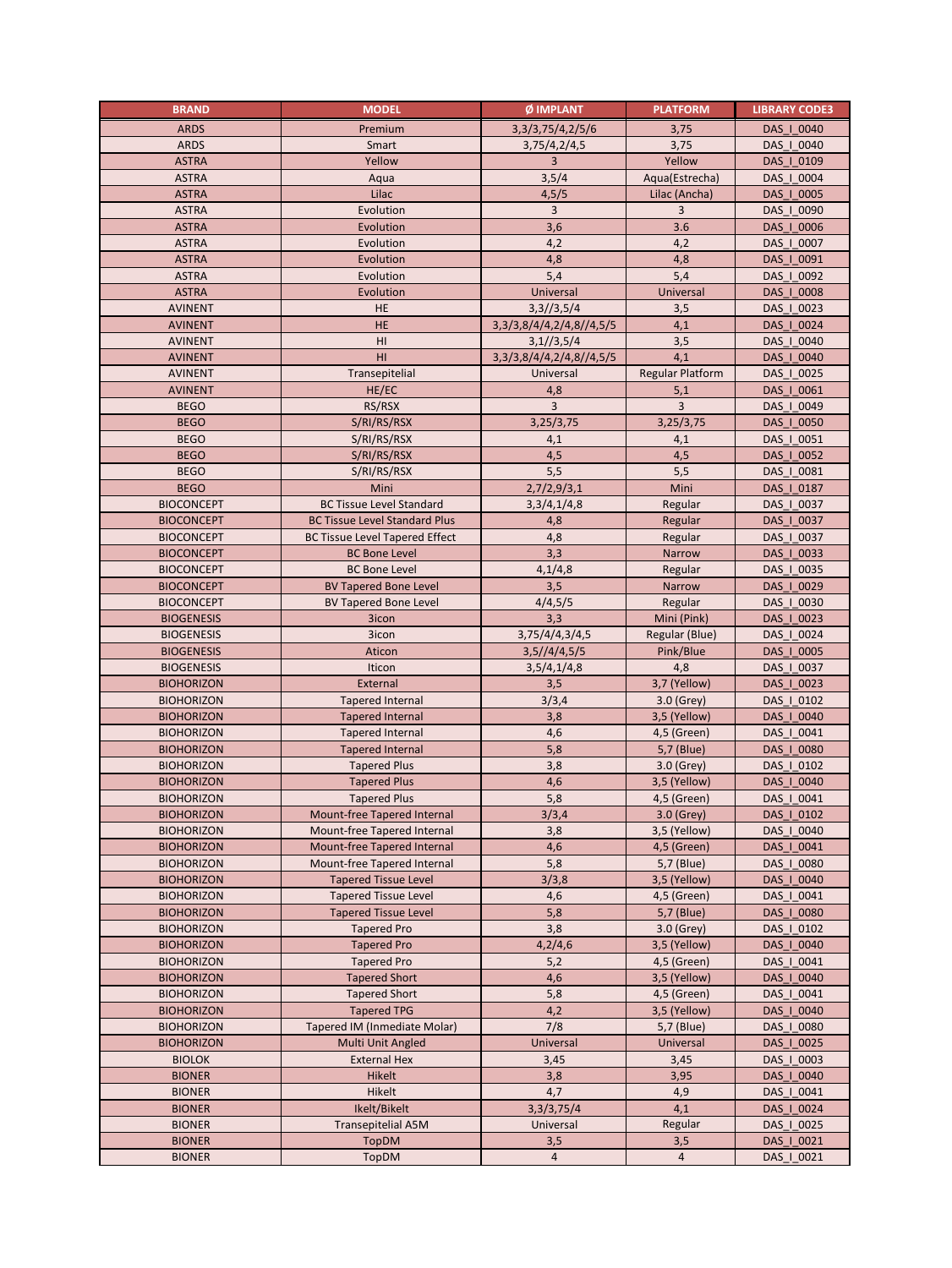| <b>BRAND</b>                   | <b>MODEL</b>                                     | Ø IMPLANT               | <b>PLATFORM</b>    | <b>LIBRARY CODE3</b>     |
|--------------------------------|--------------------------------------------------|-------------------------|--------------------|--------------------------|
| <b>BIONER</b>                  | <b>TopDM</b>                                     | 5                       | 5                  | DAS   0021               |
| <b>BIOTEC</b>                  | SPR/CIM                                          | 3,3                     | 3,3                | DAS   0040               |
| <b>BIOTEC</b>                  | SPR/CIM                                          | 3,75                    | 3,75               | DAS   0040               |
| <b>BIOTEC</b>                  | SPR/SPTT/CIM                                     | 4,2                     | 4,2                | DAS_I_0040               |
| <b>BIOTEC</b>                  | SPR/SPTT/CIM                                     | $5\phantom{.0}$         | 5                  | DAS   0040               |
| <b>BIOTECH</b>                 | Kontact                                          | $\overline{3}$          | Universal          | DAS   0164               |
| <b>BIOTECH</b>                 | Kontact                                          | 3,6/4,2/4,8/5,4         | Universal          | DAS   0165               |
| <b>BREDENT MEDICAL</b>         | Narrow Sky                                       | 3,5                     | <b>NP3,5</b>       | DAS   0110               |
| <b>BREDENT MEDICAL</b>         | <b>Blue Sky</b>                                  | 3,5/4/4,5/5,5           | 4                  | DAS   0111               |
| <b>BREDENT MEDICAL</b>         | <b>Blue Sky Classic</b>                          | 3,5/4/4,5               | $\overline{4}$     | DAS   0111               |
| <b>BTI</b>                     | <b>Externa Tiny</b>                              | 2,5/3/3,3/3,5/3,75      | <b>Tiny 3,5</b>    | DAS   0009               |
| <b>BTI</b>                     | Externa Universal                                | 3.75/4                  | Universal 4,1      | DAS   0024               |
| <b>BTI</b>                     | <b>Externa Universal Plus</b>                    | 4,5/5                   | Universal Plus 4,1 | DAS   0024               |
| <b>BTI</b>                     | <b>External Connection</b>                       | 4,5/5/5,5               | Ancha 5,5          | DAS   0060               |
| <b>BTI</b>                     | <b>Interna Universal</b>                         | 3, 3/3, 5/3, 75/4/4, 25 | Universal 4,1      | DAS   0010               |
| <b>BTI</b>                     | Interna Universal Plus                           | 4,5/5/5,5               | Universal Plus 4,1 | DAS   0010               |
| <b>BTI</b>                     | Interna ancha                                    | 5,5/6/6,25              | Ancha 5,5          | DAS_I_0059               |
| <b>BTI</b>                     | Multi IM                                         | Universal               | Universal          | DAS   0151               |
| <b>BTK</b>                     | Klassic / Konic EXT                              | 3,25                    | 3,4 EN             | DAS   0003               |
| <b>BTK</b>                     | Klassic / Konic EXT                              | 3,25PL/3,75/4           | 4,1 ER             | DAS   0024               |
| <b>BTK</b>                     | Klassic / Konic INT                              | 3,25/3,75/4             | 3,5 IR             | DAS   0040               |
| <b>B&amp;W</b>                 | <b>Internal Connection</b>                       | 3,3/4                   | $\overline{4}$     | DAS   0040               |
| B&W                            | <b>External Connection</b>                       | 3,75/4                  | 4,1                | DAS   0024               |
| CAMLOG                         | Camlog Progressive-Line                          | 3,8                     | 3,8                | DAS   0011               |
| CAMLOG                         | <b>Camlog Progressive-Line</b>                   | 4,3                     | 4,3                | DAS   0012               |
| CAMLOG                         | Camlog Screw-Line                                | 3,8                     | 3,8                | DAS   0011               |
| <b>CAMLOG</b>                  | <b>Camlog Screw-Line</b>                         | 4,3                     | 4,3                | DAS   0012               |
| CAMLOG                         | Conelog Progressive-Line                         | 3,3                     | 3,3                | DAS   0119               |
| <b>CAMLOG</b>                  | <b>Conelog Progressive-Line</b>                  | 3,8                     | 3,8                | DAS   0120               |
| CAMLOG                         | Conelog Progressive-Line                         | 4,3                     | 4,3                | DAS_I_0121               |
| <b>CAMLOG</b>                  | <b>Conelog Progressive-Line</b>                  | 3,3                     | 3,3                | DAS   0119               |
| CAMLOG                         | Conelog Screw-Line                               | 3,8                     | 3,8                | DAS   0120               |
| <b>CAMLOG</b>                  | <b>Conelog Screw-Line</b>                        | 4,3<br>$\overline{3}$   | 4,3<br><b>NP</b>   | DAS   0121               |
| <b>CORTEX</b>                  | Conical Dynamix                                  |                         | <b>RP</b>          | DAS   0109               |
| <b>CORTEX</b><br><b>CORTEX</b> | <b>Conical Dynamix</b><br><b>Conical Dynamix</b> | 3,3/3,5/4,2<br>5/6      | <b>WP</b>          | DAS   0004<br>DAS   0005 |
| <b>CORTEX</b>                  | <b>Conical Classix</b>                           | 3, 3/ 3, 8/ 4, 2        | <b>RP</b>          | DAS   0004               |
| <b>CORTEX</b>                  | <b>Conical Classix</b>                           | 5/6                     | <b>WP</b>          | DAS   0005               |
| <b>CORTEX</b>                  | <b>Conical Magix</b>                             | 3,3/3,8/4,2             | <b>RP</b>          | DAS   0004               |
| <b>CORTEX</b>                  | Internal Hex Dynamix                             | 3, 3/ 3, 8/ 4, 2/ 5/ 6  | 3,5                | DAS   0040               |
| <b>CORTEX</b>                  | <b>Internal Hex Classix</b>                      | 3,3/3,8/4,2/5/6         | 3,5                | DAS   0040               |
| <b>CORTEX</b>                  | Internal Hex Saturn                              | 3,3/3,8/4,2/5/6         | 3,5                | DAS   0040               |
| <b>CORTEX</b>                  | Multi Unit                                       | Universal               | Universal          | DAS   0025               |
| CONEXÃO SISTEMA DE PRÓTESE     | Flash                                            | 3,5/4,3/5               | Universal          | DAS_I_0021               |
| CONEXÃO SISTEMA DE PRÓTESE     | Torq                                             | 3,5/3,75/4              | Universal          | DAS   0021               |
| CONEXÃO SISTEMA DE PRÓTESE     | Expand                                           | 3,75/4/5                | Universal          | DAS   0021               |
| <b>DENTEGRIS</b>               | SLS-Straight                                     | 4.5                     | 4.5                | DAS   0041               |
| <b>DENTEGRIS</b>               | Sinus-Lift                                       | 4.5                     | 4.5                | DAS   0041               |
| <b>DENTIUM</b>                 | SuperLineImplantium                              | 3,4                     | 3,6                | DAS   0030               |
| <b>DENTIUM</b>                 | SuperLineImplantium                              | 3,8                     | $\overline{4}$     | DAS   0030               |
| <b>DENTIUM</b>                 | SuperLineImplantium                              | 4,3                     | 4,5                | DAS   0030               |
| <b>DENTIUM</b>                 | SuperLineImplantium                              | 4,8                     | 5                  | DAS   0030               |
| <b>DENTIUM</b>                 | SuperLineImplantium                              | 4,8                     | 6                  | DAS   0030               |
| <b>DENTIUM</b>                 | SimpleLine II                                    | 3,8/4,3                 | 4,8                | DAS   0037               |
| <b>DENTIUM</b>                 | SimpleLine II                                    | 3,8/4,3                 | 4,8                | DAS   0074               |
| <b>DENTIUM</b>                 | SimpleLine II                                    | 4,3/4,8                 | 6, 5               | DAS_I_0096               |
| <b>DENTIS</b>                  | OneQ-SL                                          | 3,9/4,2/4,7/5,2         | Regular            | DAS   0030               |
| <b>DENTIS</b>                  | OneQ-SL                                          | 6/7/8                   | Wide               | DAS   0030               |
| <b>DENTIS</b>                  | s-Clean Tapered                                  | 3,7                     | Mini               | DAS   0030               |
| <b>DENTIS</b>                  | s-Clean Tapered                                  | 4,1/4,3                 | Regular            | DAS   0030               |
| <b>DENTIS</b>                  | s-Clean Tapered                                  | 4,8                     | Wide               | DAS_I_0030               |
| <b>DENTIS</b>                  | s-Clean Tapered II                               | 3,7                     | Mini               | DAS   0030               |
| <b>DENTIS</b>                  | s-Clean Tapered II                               | 4,1/4,3                 | Regular            | DAS   0030               |
| <b>DENTIS</b>                  | s-Clean Tapered II                               | 4,8                     | Wide               | DAS   0030               |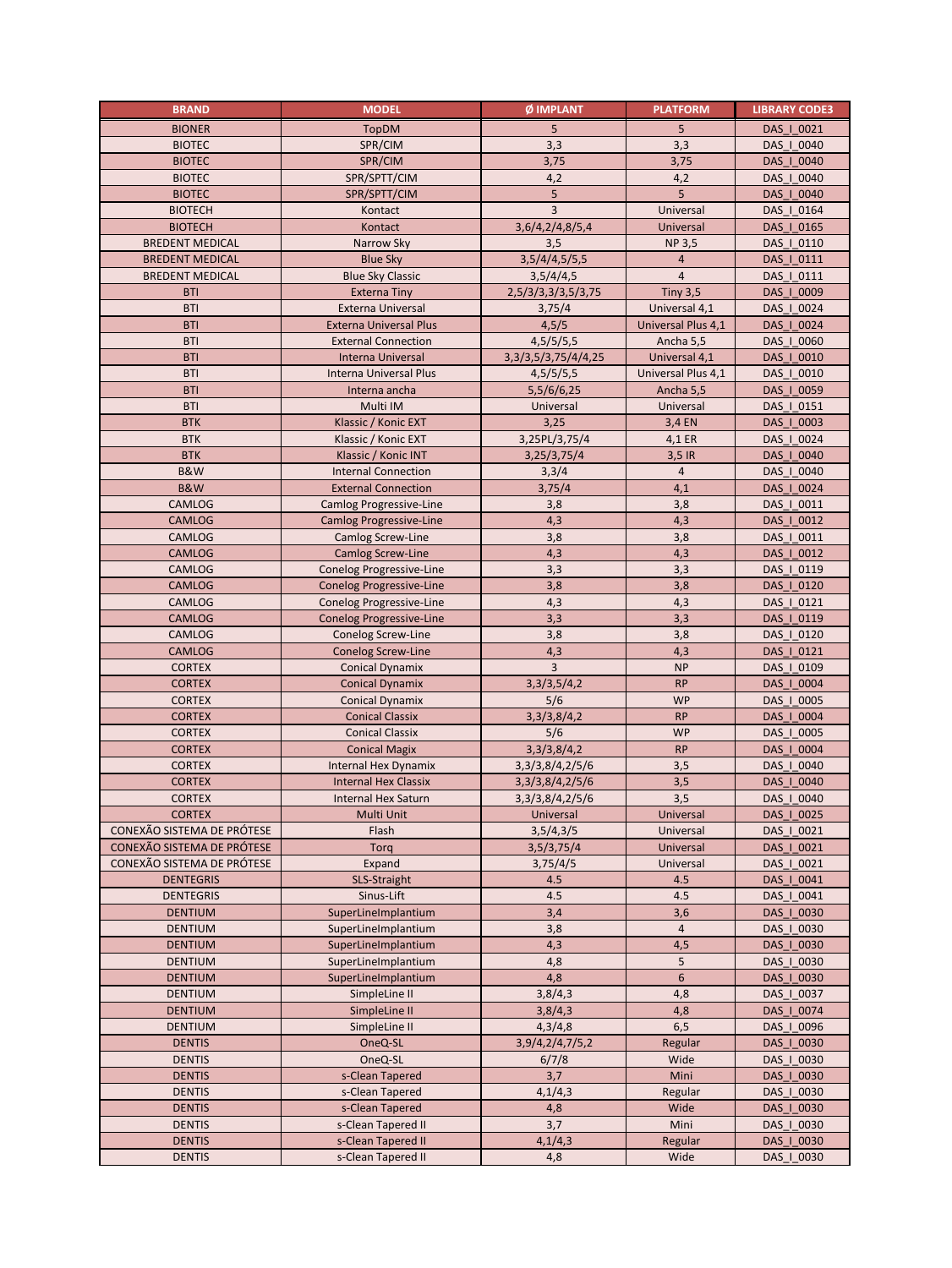| <b>BRAND</b>                           | <b>MODEL</b>                                                        | Ø IMPLANT                  | <b>PLATFORM</b>         | <b>LIBRARY CODE3</b>     |
|----------------------------------------|---------------------------------------------------------------------|----------------------------|-------------------------|--------------------------|
| <b>DENTIS</b>                          | s-Clean Straight                                                    | 4,1/4,8                    | 4,1/4,8                 | DAS   0030               |
| <b>DENTIS</b>                          | s-Clean save                                                        | 5,5/6                      | 5,5/6                   | DAS   0030               |
| <b>DENTIS</b>                          | SQ-SL                                                               | 4/4,5/5                    | Regular                 | DAS   0030               |
| <b>DENTIS</b>                          | SQ-SL                                                               | 6/7/8                      | Wide                    | DAS   0030               |
| <b>DIO IMPLANTS</b>                    | External                                                            | 3,3/3,8                    | Narrow 3,5              | DAS   0023               |
| <b>DIO IMPLANTS</b>                    | External                                                            | 3,75/4/4,5                 | Regular 4,1             | DAS   0024               |
| <b>DIO IMPLANTS</b>                    | External                                                            | 5/5,3/5,5/6                | Wide $5,1$              | DAS   0061               |
| <b>DIO IMPLANTS</b>                    | UF                                                                  | 3/3,3                      | Narrow                  | DAS   0014               |
| <b>DIO IMPLANTS</b>                    | UF                                                                  | 3,8/4/4,5/5/5,5            | qqq                     | DAS   0030               |
| <b>DIO IMPLANTS</b>                    | Internal OCTA                                                       |                            | 4.8                     | DAS   0074               |
| <b>DMI Dental Supply</b>               | <b>DCI/DSI</b>                                                      | 3, 3/3, 5/3, 75/4, 2/5/6   | 3,75                    | DAS   0040               |
| <b>DSP BIOMEDICAL</b>                  | <b>External Hex</b>                                                 | 3,75/4/5//3,5/3,8/4,3      | 4,1                     | DAS   0024               |
| <b>DENTAL TECH</b>                     | Implogic                                                            | 4,5                        | 4,5 (Blue)              | DAS   0041               |
| <b>EASY IMPLANT</b>                    | Mini                                                                | 3                          | Mini                    | DAS   0176               |
| <b>EASY IMPLANT</b>                    | Multi Unit Conical Abutment                                         | Universal                  | Universal               | DAS   0025               |
| <b>EASY IMPLANT</b>                    | Master C                                                            | 3,5                        | 3,5 (Ocean)             | DAS   0004               |
| <b>EASY IMPLANT</b>                    | Master C                                                            | $\overline{4}$             | 4 (Ocean)               | DAS   0004               |
| <b>EASY IMPLANT</b>                    | Master C                                                            | 4,5                        | 4,5 (Lilas)             | DAS   0030               |
| <b>EASY IMPLANT</b>                    | Master C                                                            | $5\phantom{.0}$            | 5 (Lilas)               | DAS   0030               |
| <b>EASY IMPLANT</b>                    | Master S                                                            | 3,3                        | 3,3 (Ocean)             | DAS   0004               |
| <b>EASY IMPLANT</b>                    | Master S                                                            | 3,75                       | 3,75 (Lilas)            | DAS   0030               |
| <b>EASY IMPLANT</b>                    | Master S                                                            | 4,25                       | 4,25 (Lilas)            | DAS   0030               |
| <b>EASY IMPLANT</b>                    | Master S                                                            | 4,75                       | 4,75 (Lilas)            | DAS   0030               |
| <b>EASY IMPLANT</b>                    | Master L                                                            | 3,3                        | 3,3 (Lilas)             | DAS   0030               |
| <b>EASY IMPLANT</b>                    | Master L                                                            | 3,75                       | 3,75 (Lilas)            | DAS   0030               |
| <b>EASY IMPLANT</b>                    | Master L                                                            | 4,25                       | 4,25 (Lilas)            | DAS_I_0030               |
| <b>EASY IMPLANT</b>                    | Master L                                                            | 4,75                       | 4,75 (Lilas)            | DAS   0030               |
| <b>ECKERMAN</b>                        | Hexagon                                                             | 3/3,5/4/4,5/5              | 4,1                     | DAS   0024               |
| <b>ELITE MEDICAL</b>                   | <b>External Connection</b>                                          | 3,75                       | Narrow Platform         | DAS   0023               |
| <b>ELITE MEDICAL</b>                   | <b>External Connection</b>                                          | $\overline{4}$             | <b>Regular Platform</b> | DAS   0024               |
| <b>ELITE MEDICAL</b>                   | Conexión Externa                                                    | 5                          | Wide                    | DAS   0061               |
| <b>EUROTEKNIKA</b>                     | Aesthetica                                                          | 4,1                        | 4,8                     | DAS   0037               |
| <b>EUROTEKNIKA</b>                     | Aesthetica                                                          | 4,1                        | 4,8                     | DAS   0074               |
| <b>EUROTEKNIKA</b>                     | Aesthetica                                                          | 4,8                        | 6, 5                    | DAS   0096               |
| <b>EUROTEKNIKA</b>                     | Naturactis                                                          | 3,5                        | 3,4                     | DAS   0004               |
| <b>EUROTEKNIKA</b>                     | Naturactis                                                          | $\overline{4}$             | 3,8                     | DAS   0004               |
| <b>EUROTEKNIKA</b>                     | Naturactis                                                          | 4,5                        | 4,3                     | DAS   0004               |
| <b>EUROTEKNIKA</b>                     | Naturactis                                                          | 5                          | 4,8                     | DAS   0004               |
| <b>EUROTEKNIKA</b>                     | Natea                                                               | 3,6/4,1/4,8                | Narrow                  | DAS   0004               |
| <b>EUROTEKNIKA</b>                     | Natea                                                               | 3,6/4,1/4,8                | Regular                 | DAS   0004               |
| <b>EUROTEKNIKA</b>                     | Natea                                                               | 6                          | Wide                    | DAS   0004               |
| <b>EUROTEKNIKA</b>                     | Naturall                                                            | 3,5                        | Narrow                  | DAS   0004               |
| <b>EUROTEKNIKA</b>                     | <b>Naturall</b>                                                     | 4/4,5                      | Regular                 | DAS   0004               |
| <b>EUROTEKNIKA</b>                     | Naturall                                                            | 5                          | Wide                    | DAS   0005               |
| <b>EUROTEKNIKA</b>                     | Uneva                                                               | 3,6/4,1/4,8/6              | 4,1                     | DAS   0024               |
| <b>EUROTEKNIKA</b>                     | Multi Unit Tetra                                                    | Universal                  | Universal               | DAS   0025               |
| <b>GALIMPLANT</b>                      | Conexión interna                                                    |                            |                         | DAS   0004               |
| <b>GALIMPLANT</b>                      | Conexión interna                                                    | 3,5<br>$\overline{4}$      | 3,5<br>$\overline{4}$   | DAS   0004               |
| <b>GALIMPLANT</b>                      | Conexión interna                                                    | 5                          | 5                       | DAS   0004               |
| <b>GALIMPLANT</b>                      | Conexión externa                                                    | 3,5/4                      | $\overline{4}$          | DAS   0024               |
|                                        |                                                                     |                            |                         |                          |
| <b>GALIMPLANT</b><br><b>GALIMPLANT</b> | Multi Unit Multiposicion recto<br>Multi Unit Multiposicion angulado | Universal<br>Universal     | Universal<br>Universal  | DAS   0025<br>DAS_I_0025 |
| <b>GLOBAL D (TEKKA)</b>                | <b>InKone Primo</b>                                                 |                            |                         | DAS   0152               |
| <b>GLOBAL D (TEKKA)</b>                | <b>InKone Universal</b>                                             | 3,5/4/4,5/5<br>3,5/4/4,5/5 | Universal<br>Universal  | DAS   0152               |
| <b>GMI</b>                             | Frontier                                                            | 3, 3/ 3, 75/ 4, 25         | RP 3,3                  | DAS   0040               |
| <b>GMI</b>                             |                                                                     |                            | WP 4.3                  | DAS   0041               |
|                                        | Frontier                                                            | 4,75/5,75                  |                         | DAS   0024               |
| <b>GMI</b><br><b>GMI</b>               | Phoenix<br>Phoenix                                                  | 3,3/3,75/4<br>5            | Standard 4,1            |                          |
|                                        |                                                                     |                            | Wide $5,1$              | DAS   0061               |
| <b>GMI</b>                             | Pilar multiestético angulado                                        | Universal                  | <b>RP 4,8</b>           | DAS   0025               |
| <b>GT MEDICAL</b>                      | Best Fit Internal Hex<br><b>Best Fit External Hex</b>               | 3,7/4,1/4,3/4,8            | Wide                    | DAS   0005               |
| <b>GT MEDICAL</b>                      |                                                                     | 3,5                        | Narrow                  | DAS   0023               |
| <b>GT MEDICAL</b><br><b>GT MEDICAL</b> | Best Fit External Hex                                               | 4,1                        | Regular                 | DAS   0024               |
|                                        | Best Fit Hexágono Externo<br>Best Fit Internal Octagon              | 5,1                        | Wide                    | DAS   0061               |
| <b>GT MEDICAL</b>                      |                                                                     | 3,7/4,3/4,8                | Regular                 | DAS   0037               |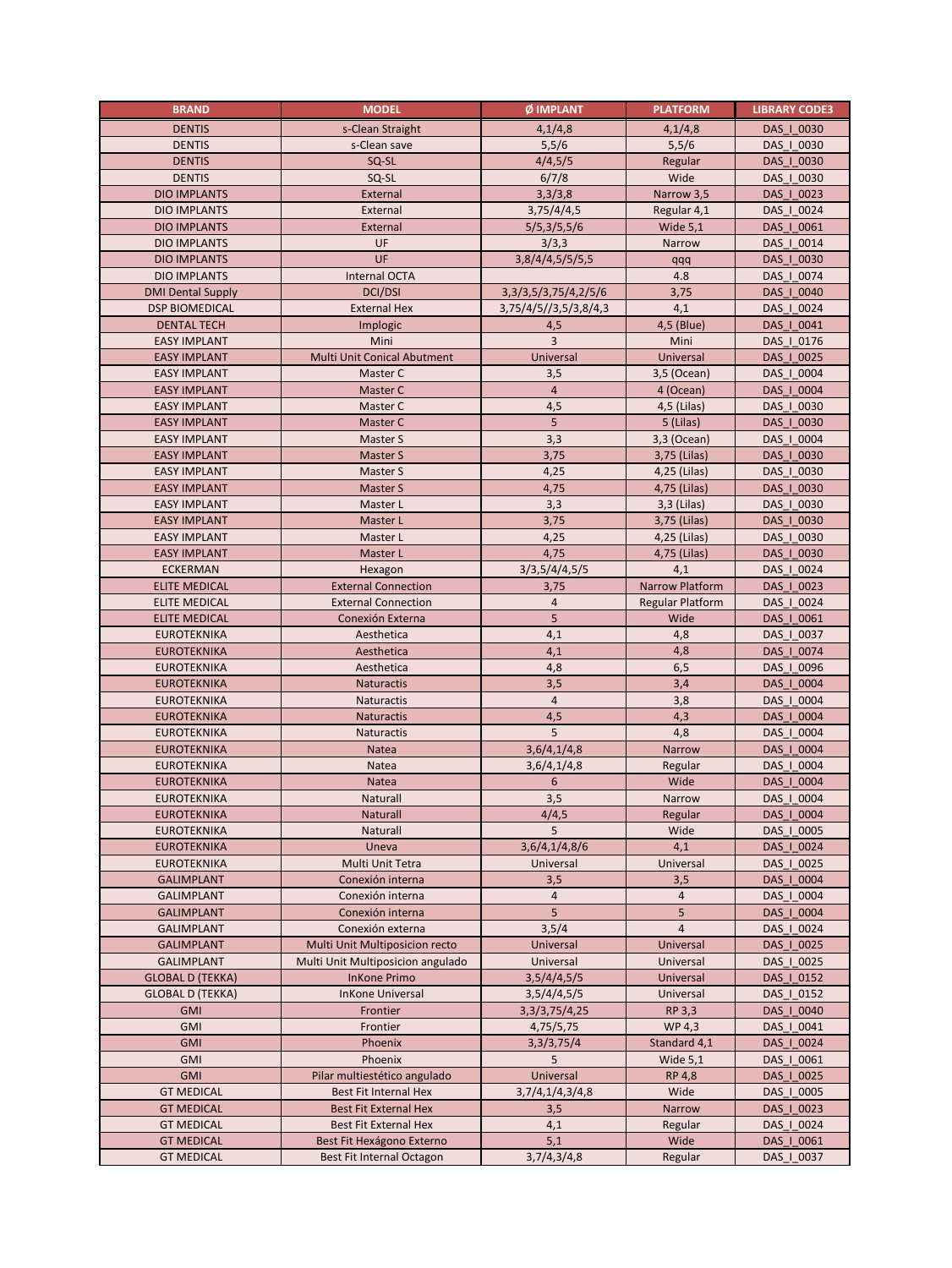| <b>BRAND</b>                   | <b>MODEL</b>                     | Ø IMPLANT           | <b>PLATFORM</b> | <b>LIBRARY CODE3</b>     |
|--------------------------------|----------------------------------|---------------------|-----------------|--------------------------|
| <b>GT MEDICAL</b>              | <b>Best Fit Internal Octagon</b> | 3,7/4,3/4,8         | Regular         | DAS   0074               |
| <b>HANH IMPLANT</b>            | <b>Tapered Implant</b>           | 3,5/4,3             | 3,5 (Purple)    | DAS   0021               |
| <b>HANH IMPLANT</b>            | <b>Tapered Implant</b>           | 5                   | 5 (Blue)        | DAS   0022               |
| <b>HANH IMPLANT</b>            | <b>Tapered Implant</b>           | 7                   | 7 (Green)       | DAS_I_0124               |
| <b>HANH IMPLANT</b>            | MultiUnit Abutment system        | Universal           | Universal       | DAS   0025               |
| <b>HIOSSEN</b>                 | ETII SA / ETIII SA               | 3,5                 | Mini            | DAS   0029               |
| <b>HIOSSEN</b>                 | ETII SA / ETIII SA               | 4/4,5/5             | Regular         | DAS   0030               |
| <b>HIOSSEN</b>                 | ETIII BA                         | 3,5                 | Mini            | DAS   0029               |
| <b>HIOSSEN</b>                 | <b>ETIII BA</b>                  | 4/4,5/5             | Regular         | DAS   0030               |
| <b>HITEC</b>                   | <b>Tapered Self Thread</b>       | 3,3/3,75            | 3,5             | DAS   0040               |
| <b>HITEC</b>                   | <b>Tapered Self Thread</b>       | 4,2/5               | 4,5             | DAS   0041               |
| <b>HITEC</b>                   | Logic Plus                       | 3,5                 | 3,7             | DAS   0040               |
| <b>HITEC</b>                   | Logic Plus                       | 4,3                 | 3,9             | DAS   0040               |
| <b>IBS</b>                     | Magic FC                         | 4/4,5/5/5,5/6/6,5   | 3,8             | DAS   0030               |
| <b>IBS</b>                     | N.R. Fix                         | 3/3,5               | 3,8             | DAS   0030               |
| <b>IDO IMPLANTS</b>            | I Do Implants                    | 3,8/4/4,5/5/5,5/6/7 | Universal       | DAS   0030               |
| <b>IMPLANT DIRECT</b>          | Interactive                      |                     | 3               | DAS_I_0021               |
|                                |                                  | 3,2/3,7             |                 |                          |
| <b>IMPLANT DIRECT</b>          | Interactive                      | 4,3/5               | 3,4             | DAS   0022               |
| <b>IMPLANT DIRECT</b>          | Legacy                           | 3,7/4,2             | 3,5             | DAS   0040               |
| <b>IMPLANT DIRECT</b>          | Legacy                           | 4,7                 | 4,5             | DAS   0041               |
| <b>IMPLANT DIRECT</b>          | Replus/Replant/Reactive          | 3,5/3,7/4,2         | 3,5             | DAS   0026               |
| <b>IMPLANT DIRECT</b>          | Replus/Replant/Reactive          | 4,3/4,7             | 4,3             | DAS   0027               |
| <b>IMPLANT DIRECT</b>          | Replus/Replant/Reactive          | 5/5,7               | 5               | DAS   0028               |
| <b>IMPLANT DIRECT</b>          | SwishActive                      | 3,3                 | $\overline{3}$  | DAS   0021               |
| <b>IMPLANT DIRECT</b>          | SwishActive                      | 4,1/4,8             | 3,4             | DAS   0022               |
| <b>IMPLANT DIRECT</b>          | Swishplant/ Swishplus            | 4,1/4,8             | 4,8             | DAS   0037               |
| <b>IMPLANT DIRECT</b>          | Swishplant/ Swishplus            | 4,1/4,8             | 4,8             | DAS   0074               |
| <b>IMPLANT DIRECT</b>          | Swishplant/ Swishplus            | 4,8/5,7             | 6,5             | DAS   0096               |
| <b>IMPLANT GENESIS</b>         | <b>AKTIVE</b>                    | 3,5/3,75/4,2/5      | Standard        | DAS   0040               |
| <b>IHDE DENTAL (IMBIODENT)</b> | <b>Bone Level Plus</b>           | 3,3                 | 3,3             | DAS_I_0033               |
| <b>IHDE DENTAL (IMBIODENT)</b> | <b>Bone Level Plus</b>           | 4,1                 | 4,1             | DAS   0035               |
| <b>IHDE DENTAL (IMBIODENT)</b> | <b>Bone Level Plus</b>           | 4,8                 | 4,8             | DAS   0035               |
| <b>INTRA LOCK</b>              | IntraHex                         | 3,75/4              | 3,5             | DAS   0040               |
| <b>INTRA LOCK</b>              | IntraHex                         | 4,75                | 4,5             | DAS   0041               |
| <b>INTRA LOCK</b>              | Unihex                           | $\overline{4}$      | Regular         | DAS   0024               |
| <b>INTRA LOCK</b>              | Unihex                           | 4,75                | Wide            | DAS   0024               |
| <b>JDENTALCARE</b>             | JDEvolution/JDEvolution Plus     | 3,7                 | 3,7             | DAS   0040               |
| <b>JDENTALCARE</b>             | JDEvolution/JDEvolution Plus     | 4,3/5               | $\overline{4}$  | DAS   0040               |
| <b>JDENTALCARE</b>             | JDEvolution/JDEvolution Plus     | 6                   | 5               | DAS   0040               |
| <b>JDENTALCARE</b>             | <b>JD ICON</b>                   | 3,9                 | 3,9             | DAS   0022               |
| <b>JDENTALCARE</b>             | <b>JD ICON</b>                   | 4,3                 | $\overline{4}$  | DAS   0022               |
| <b>JDENTALCARE</b>             | <b>JD ICON</b>                   | 5                   | 4,7             | DAS   0022               |
| <b>JDENTALCARE</b>             | <b>JD ICON PLUS</b>              | 3,7                 | 3,7             | DAS   0022               |
| JDENTALCARE                    | <b>JD ICON PLUS</b>              | 4,3                 | $\overline{4}$  | DAS   0022               |
| <b>JDENTALCARE</b>             | <b>JD ICON PLUS</b>              | 5                   | 4,8             | DAS   0022               |
| <b>KEYSTONE</b>                | Internal TiLobe PrimaConnex      | 3,3/3,5             | 3,5             | DAS   0044               |
| <b>KEYSTONE</b>                | Internal TiLobe PrimaConnex      | 4/4,1               | 4,1             | DAS   0045               |
| <b>KEYSTONE</b>                | Internal TiLobe PrimaConnex      | 5                   | 5               | DAS   0046               |
| <b>KEYSTONE</b>                | Internal TiLobe Prima Plus       | 3,5                 | 3,5             | DAS   0044               |
| <b>KEYSTONE</b>                | Internal TiLobe Prima Plus       | 4,1                 | 4,1             | DAS   0045               |
| <b>KEYSTONE</b>                | Internal TiLobe Prima Plus       | 5/6                 | 5               | DAS   0046               |
| <b>KEYSTONE</b>                | Restore                          | 3,75/4              | RD 4,1          | DAS   0024               |
| <b>KLOCKNER</b>                | <b>Essential Cone</b>            | 3,5/4/4,5           | 4,5             | DAS   0054               |
| <b>KLOCKNER</b>                | KL                               | 3,3                 | Narrow          | DAS   0023               |
| <b>KLOCKNER</b>                | <b>KL</b>                        | 3,7/4,2             | Regular         | DAS   0024               |
| <b>KLOCKNER</b>                | KL                               | 4,7                 | Wide            | DAS_I_0061               |
| <b>KLOCKNER</b>                | Vega                             | 3,5                 | <b>NV</b>       | DAS   0082               |
| <b>KLOCKNER</b>                | Vega                             | 4/4,5               | <b>RV</b>       | DAS   0083               |
| <b>KLOCKNER</b>                | Vega +                           | 3,6                 | <b>NV</b>       | DAS   0082               |
| <b>KLOCKNER</b>                | Vega +                           | 4,1/4,6             | <b>RV</b>       | DAS   0083               |
| LASAK                          | <b>Bionig</b>                    | 2,9                 | QN (Amarillo)   | DAS_I_0166               |
| LASAK                          | Bionig                           |                     |                 |                          |
| <b>LEADER</b>                  | <b>Tixos External Hex</b>        | 3,5/4/5<br>3,3/3,75 | QR(Azul)        | DAS   0167<br>DAS   0024 |
|                                |                                  |                     | 4,1             |                          |
| LEADER                         | Tixos Internal Hex               | 3,3                 | 3,5             | DAS   0040               |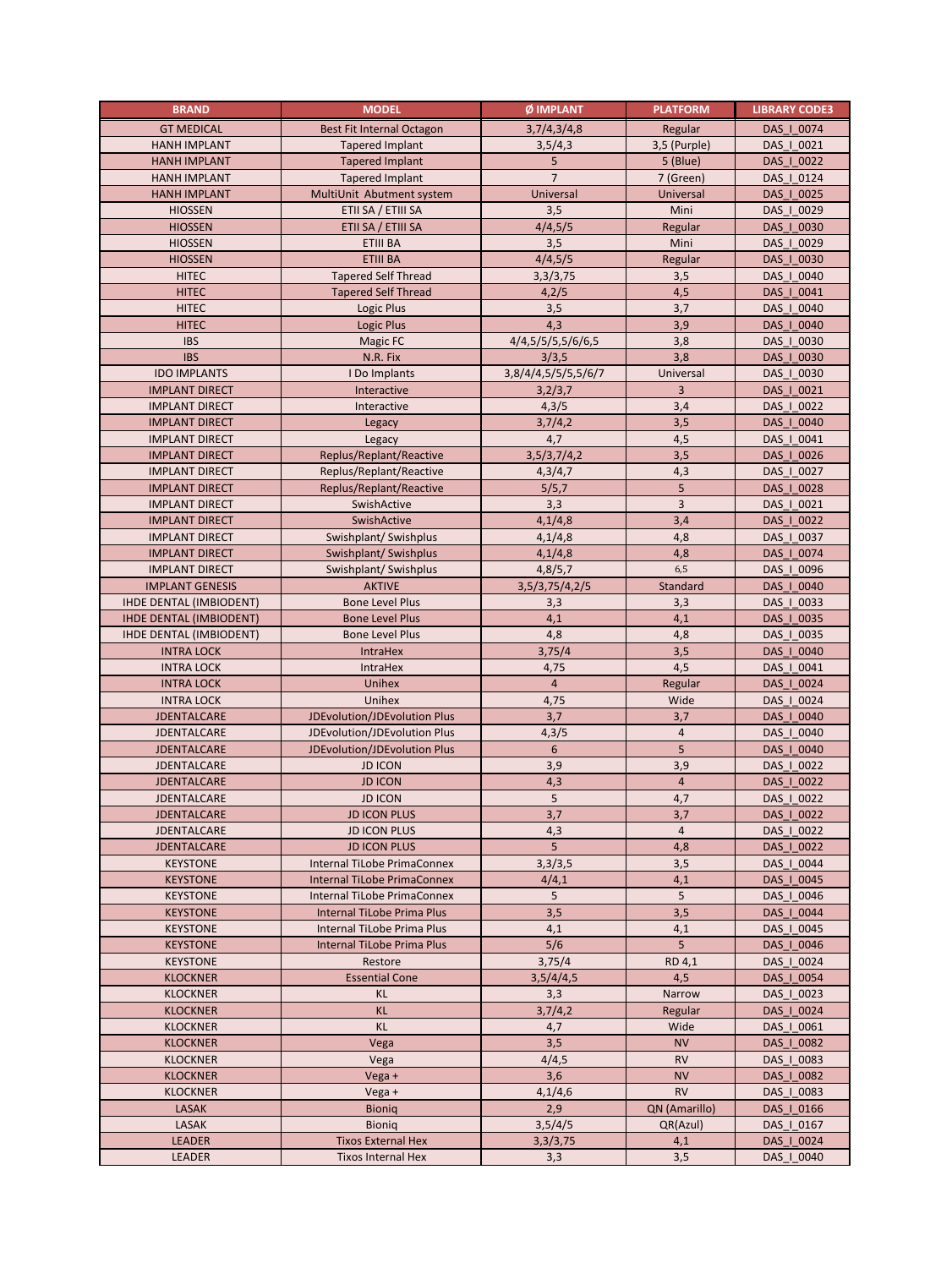| <b>BRAND</b>          | <b>MODEL</b>                    | Ø IMPLANT            | <b>PLATFORM</b> | <b>LIBRARY CODE3</b> |
|-----------------------|---------------------------------|----------------------|-----------------|----------------------|
| <b>LEADER</b>         | <b>Tixos Internal Hex</b>       | 3,75                 | $\overline{4}$  | DAS   0040           |
| <b>MEDENTIS (ICX)</b> | Premium/Active Master           | 3,75                 | 3,75            | DAS   0125           |
| <b>MEDENTIS (ICX)</b> | <b>Premium/Active Master</b>    | 4,1                  | 4,1             | DAS   0125           |
| <b>MEDENTIS (ICX)</b> | Premium/Active Master           | 4,8                  | 4,8             | DAS_I_0125           |
| <b>MEDENTIS (ICX)</b> | Premium/Active Master           | 3,3                  | <b>XNP 3,3</b>  | DAS   0249           |
| <b>MEGAGEN</b>        | AnyOne External                 | 3,5                  | Small 3,5       | DAS   0023           |
| <b>MEGAGEN</b>        | AnyOne External                 | $\overline{4}$       | Regular 4,1     | DAS   0024           |
| <b>MEGAGEN</b>        | AnyOne External                 | 4,5                  | Regular 4,5     | DAS   0024           |
| <b>MEGAGEN</b>        | AnyOne Internal                 | 3,5/4/4,5/5/6/7      | General         | DAS   0030           |
| <b>MEGAGEN</b>        | AnyRidge                        | 3,5                  | Small           | DAS   0015           |
| <b>MEGAGEN</b>        | AnyRidge                        | 4/4,5                | Regular         | DAS   0015           |
| <b>MEGAGEN</b>        | AnyRidge                        | 5/5,5                | Wide            | DAS   0015           |
| <b>MEGAGEN</b>        | Mini                            | 3/3,4                | Mini            | DAS   0014           |
| <b>MEGAGEN</b>        | Cone Abutment                   | Universal            | 4,8             | DAS   0074           |
| <b>MEGAGEN</b>        | Multi Unit N Type               | Universal            | Universal       | DAS   0025           |
| <b>MICRODENT</b>      | Ektos                           | 3,7/4,2              | 3,5             | DAS   0040           |
| <b>MICRODENT</b>      | System                          | 2,8/3,25             | 3,5             | DAS   0003           |
| <b>MICRODENT</b>      | Universal                       | 2,8/3,25             | 3,5             | DAS   0003           |
| <b>MICRODENT</b>      | Universal                       | 3, 3/ 3, 5/ 3, 75/ 4 | 4,1             | DAS   0024           |
| <b>MIS</b>            | C1                              | 3,3                  | Narrow          | DAS   0016           |
| <b>MIS</b>            | C1                              | 3,75/4,2             | Standard        | DAS   0017           |
| <b>MIS</b>            | C1                              | 5                    | Wide            | DAS   0018           |
| <b>MIS</b>            | V <sub>3</sub>                  | 3,9/4,3/5            | Standard        | DAS   0017           |
| <b>MIS</b>            | Lance                           | 3,75/4,2             | Standard        | DAS   0024           |
| <b>MIS</b>            | M4                              | 3,3                  | Narrow          | DAS   0019           |
| <b>MIS</b>            | M4                              | 3,75/4,2             | Standard        | DAS   0040           |
| <b>MIS</b>            | M <sub>4</sub>                  | 5/6                  | Wide            | DAS   0041           |
| <b>MIS</b>            | MultiUnit                       | Universal            | General         | DAS   0020           |
| <b>MIS</b>            | Seven                           | 3,3                  | Narrow          | DAS   0019           |
| <b>MIS</b>            | Seven                           | 3,75/4,2             | Standard        | DAS_I_0040           |
| <b>MIS</b>            | Seven                           | 5/6                  | Wide            | DAS   0041           |
| MOZOGRAU (Ticare)     | <b>MG Inhex</b>                 | 3,3                  | 2,3 Mini        | DAS   0109           |
| MOZOGRAU (Ticare)     | <b>MG Inhex</b>                 | 3,75/4,25            | 2,8 Standard    | DAS   0004           |
| <b>MOZOGRAU</b>       | MG Inhex                        | 5                    | 3,8 Maxi        | DAS   0005           |
| <b>MOZOGRAU</b>       | <b>MG Osseous</b>               | 3,3                  | 3,4 Mini        | DAS   0003           |
| <b>MOZOGRAU</b>       | <b>MG Osseous</b>               | 3,4/3,75/4,25        | 4,1 Standard    | DAS   0024           |
| <b>MOZOGRAU</b>       | <b>MG Osseous</b>               | 5                    | 5 Maxi          | DAS   0061           |
| <b>MPI</b>            | Privilege CM                    | 3,5/4                | Regular         | DAS   0004           |
| <b>MPI</b>            | Privilege CM                    | 5                    | Wide            | DAS   0005           |
| <b>MPI</b>            | <b>Excellence CM</b>            | 3,5/4                | Regular         | DAS   0004           |
| <b>MPI</b>            | <b>Excellence CM</b>            | 5                    | Wide            | DAS   0005           |
| <b>MPI</b>            | <b>External Connection HE</b>   | 3,3/4                | 4,1             | DAS   0024           |
| <b>NEOBIOTECH</b>     | <b>EB External System</b>       | 3,5                  | Narrow          | DAS   0023           |
| <b>NEOBIOTECH</b>     | IS System                       | $\overline{4}$       | Regular 4       | DAS   0030           |
| <b>NEOBIOTECH</b>     | IS System                       | 4,5                  | Regular 4,5     | DAS   0030           |
| NEOBIOTECH            | IS System                       | 5                    | Wide 5          | DAS   0030           |
| <b>NEODENT</b>        | Cono Morse Mini Pilar           | Universal            | Regular         | DAS   0025           |
| <b>NEODENT</b>        | Smart HE                        | 3,75/4               | 4,1             | DAS   0024           |
| <b>NEODENT</b>        | <b>GM</b>                       | 3,5/3,75/4/4,3/5/6   | Regular         | DAS   0186           |
| <b>NEOSS</b>          | ProActive Straight/Tapered/Edge | 3,5/4/4,5            | Standard        | DAS   0047           |
| <b>NEOSS</b>          | ProActive Straight/Tapered/Edge | 5/5,5                | Standard        | DAS   0048           |
| <b>NEOSS</b>          | ProActive Wide                  | 6                    | Standard        | DAS   0048           |
| <b>NEOSS</b>          | <b>ProActive Sinus</b>          | 6,5                  | Standard        | DAS   0048           |
| <b>NEOSS</b>          | Short Implant                   | 3,5/4/4,5            | Standard        | DAS   0047           |
| <b>NEOSS</b>          | Short Implant                   | 5/5, 5/6/6, 5        | Standard        | DAS   0048           |
| <b>NOBEL BIOCARE</b>  | Active                          | 3                    | <b>Mini 3.0</b> | DAS_I_0159           |
| <b>NOBEL BIOCARE</b>  | Active                          | 3,5                  | Narrow          | DAS   0021           |
| <b>NOBEL BIOCARE</b>  | Active                          | 4,3/5                | Regular         | DAS   0022           |
| <b>NOBEL BIOCARE</b>  | Active                          | 5,5                  | Wide            | DAS   0124           |
| <b>NOBEL BIOCARE</b>  | <b>Branemark</b>                | 3,3                  | Narrow          | DAS   0023           |
| <b>NOBEL BIOCARE</b>  | <b>Branemark</b>                | 3,75/4               | Regular         | DAS_I_0024           |
| <b>NOBEL BIOCARE</b>  | <b>Branemark</b>                | 5/6                  | Wide            | DAS   0061           |
| <b>NOBEL BIOCARE</b>  | MultiUnit                       | 4,8                  | Regular         | DAS   0025           |
| <b>NOBEL BIOCARE</b>  | Replace                         | 3,5                  | Narrow          | DAS   0026           |
|                       |                                 |                      |                 |                      |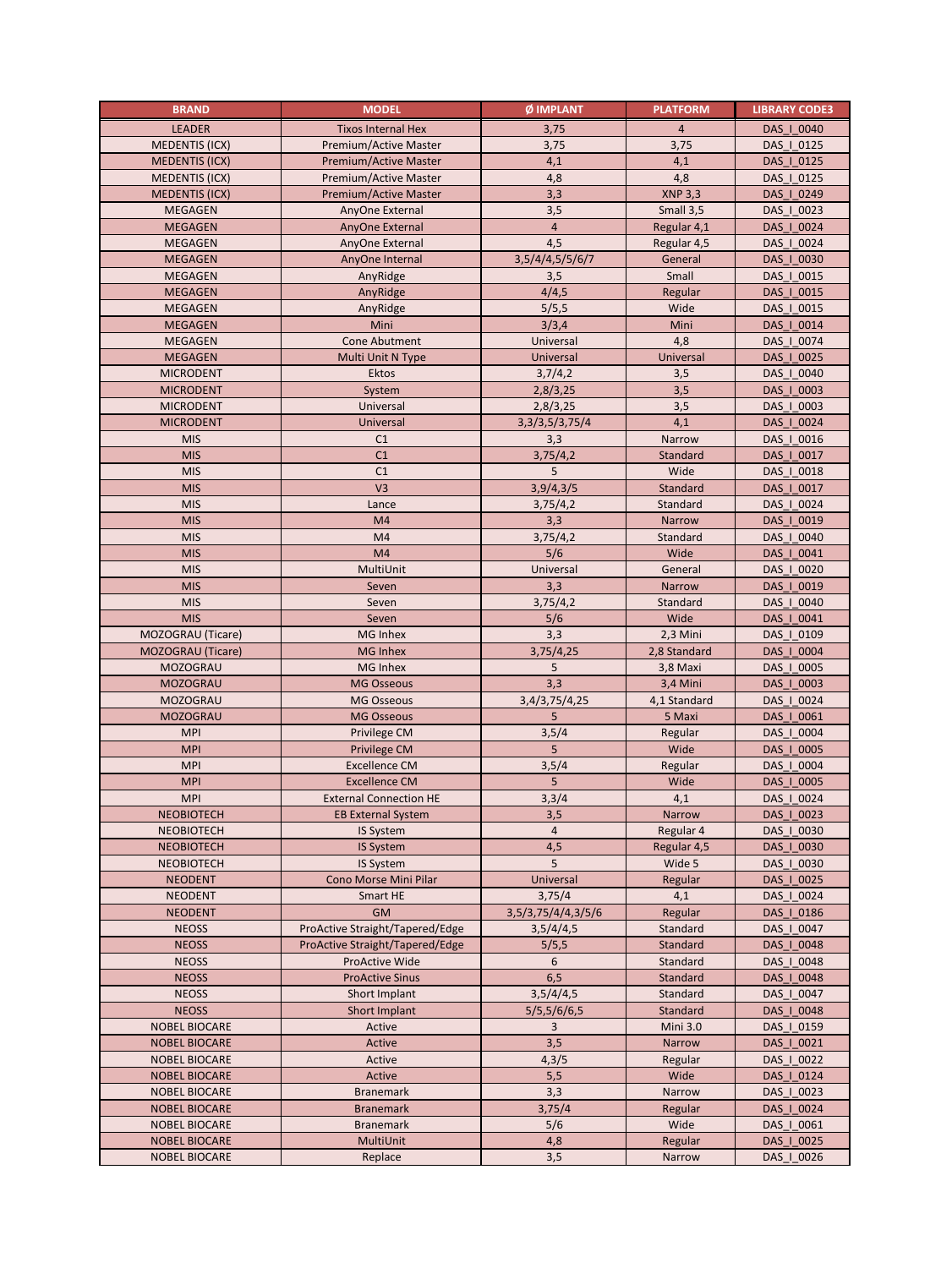| <b>BRAND</b>                             | <b>MODEL</b>                                   | Ø IMPLANT                    | <b>PLATFORM</b> | <b>LIBRARY CODE3</b>     |
|------------------------------------------|------------------------------------------------|------------------------------|-----------------|--------------------------|
| <b>NOBEL BIOCARE</b>                     | Replace                                        | 4,3                          | Regular         | DAS   0027               |
| <b>NOBEL BIOCARE</b>                     | Replace                                        | 5                            | Wide            | DAS   0028               |
| <b>NOBEL BIOCARE</b>                     | Replace                                        | 6                            | Platform 6      | DAS   0129               |
| <b>NOBEL BIOCARE</b>                     | NobelSpeedy                                    | 3,3                          | Narrow          | DAS   0023               |
| <b>NOBEL BIOCARE</b>                     | NobelSpeedy                                    | 4/5                          | Regular         | DAS   0024               |
| <b>NOBEL BIOCARE</b>                     | NobelSpeedy                                    | 5/6                          | Wide            | DAS   0061               |
| <b>NORIS MEDICAL</b>                     | <b>TUFF</b>                                    | 3, 3/ 3, 75/ 4, 2/ 5/ 6      | 3,75            | DAS   0040               |
| <b>NORIS MEDICAL</b>                     | <b>TUFF TT</b>                                 | 3, 3/ 3, 75/ 4, 2/ 5/ 6      | 3,75            | DAS   0040               |
| <b>NORIS MEDICAL</b>                     | <b>ONIX</b>                                    | 3, 3/ 3, 75/ 4, 2/ 5/ 6      | 3,75            | DAS   0040               |
| <b>NORIS MEDICAL</b>                     | <b>CORTICAL</b>                                | 4/5/6.                       | 3,75            | DAS   0040               |
| <b>NORIS MEDICAL</b>                     | <b>PTERYCORE</b>                               | 4,2                          | 3,75            | DAS   0040               |
| <b>NORIS MEDICAL</b>                     | PTERYFIT                                       | 4,2                          | 3,75            | DAS   0040               |
| <b>NORMON</b>                            | HI                                             | 3,75/4,25/4,75               | 3,5             | DAS   0040               |
| <b>NORMON</b>                            | HE                                             | 3,25/3,75/4,25/4,75          | 4,1             | DAS   0024               |
| <b>NOVA IMPLANTS</b>                     | <b>PSI/PCI</b>                                 | 3, 3/ 3, 75/ 4, 2/ 5/ 6      | 3,75            | DAS   0040               |
| <b>OSSEOLIFE (ZIACOM)</b>                | <b>OEX</b>                                     | 3,75/4,25                    | RP 4,1          | DAS   0024               |
|                                          | <b>TS</b>                                      |                              | Mini            |                          |
| <b>OSSTEM</b>                            |                                                | 3,5                          |                 | DAS   0029               |
| <b>OSSTEM</b>                            | <b>TS</b>                                      | 4/4,5/5/6/7                  | Regular         | DAS   0030               |
| <b>OSSTEM</b>                            | <b>US</b>                                      | 3,3/3,5                      | <b>Mini 3,5</b> | DAS   0023               |
| <b>OSSTEM</b>                            | US                                             | 3,75/4/4,5                   | Regular 4,1     | DAS   0024               |
| <b>OSSTEM</b>                            | US                                             | 5/5,5                        | Wide $5,1$      | DAS   0061               |
| <b>OSTEOPLUS</b>                         | SHE                                            | 3,45                         | 3,45            | DAS   0009               |
| <b>OSTEOPLUS</b>                         | <b>SHE</b>                                     | 3,75/4                       | $\overline{4}$  | DAS   0024               |
| <b>OSTEOPLUS</b>                         | SHI                                            | 3,3/3,75/4,2                 | 3,5             | DAS   0040               |
| <b>OXY</b>                               | K1 Line                                        | 3,5/4/4,5/5                  | Regular         | DAS   0015               |
| OXY                                      | <b>PSK Line</b>                                | 3,5/4/4,5/5                  | Regular         | DAS   0015               |
| <b>OXY</b>                               | <b>MD Line KONE</b>                            | 4,75/4,25/5                  | Regular         | DAS   0015               |
| OXY                                      | <b>MD Line Ext</b>                             | 3,75/4,25                    | Standard        | DAS   0024               |
| <b>PALTOP</b>                            | <b>ADVANCED CLASSIC</b>                        | 3,75/4,2/5                   | Standard        | DAS   0040               |
| <b>PALTOP</b>                            | ADVANCED +                                     | 3,75/4,2/5                   | Standard        | DAS   0040               |
| <b>PALTOP</b>                            | <b>DYNAMIC</b>                                 | 3,75/4,2/5                   | Standard        | DAS   0040               |
| <b>PALTOP</b>                            | <b>DIVA</b>                                    | 3,75/4,2/5                   | Standard        | DAS   0040               |
| <b>PALTOP</b>                            | <b>ACTIVE</b>                                  | 3,75/4,2/5                   | Standard        | DAS   0040               |
| <b>PALTOP</b>                            | <b>CONICAL ACTIVE</b>                          | 3,75/4,2/5                   | Standard        | DAS   0029               |
| <b>PALTOP</b>                            | Universal Multi-Unit                           |                              | Universal       | DAS   0181               |
| PHIBO                                    | <b>BTN Serie 3</b>                             | 3,6                          | $\overline{4}$  | DAS   0024               |
| PHIBO                                    | <b>BTN Serie 4</b>                             | 4,2                          | $\overline{4}$  | DAS   0024               |
| PHIBO                                    | TSH Serie 3                                    | 3,6                          | $\overline{4}$  | DAS   0024               |
| PHIBO                                    | TSH Serie 4                                    | 4,2                          | $\overline{4}$  | DAS   0024               |
| <b>PROCLINIC</b>                         | Cilindrico Externo/Cónico Externo              | 3,75/4,25//3,5/4             | 4,1 Estandar    | DAS   0024               |
| <b>PROCLINIC</b>                         | Cilindrico Interno/Cónico Interno              | 3, 3/3, 75/4, 25/5//3, 5/4/5 | 3,5             | DAS   0040               |
| <b>PROCLINIC</b>                         | SP Octa                                        | 3,3/4,1/4,8                  | 4,8             | DAS   0037               |
| <b>PROCLINIC</b>                         | SP Octa                                        | 3,3/4,1/4,8                  | 4,8             | DAS   0074               |
| <b>PROCLINIC</b>                         | SP Octa                                        | 4,8                          | 6,5             | DAS   0096               |
| <b>PROCLINIC</b>                         | Aqua CM                                        | 3,5/4/5                      | 2,82            | DAS   0004               |
| <b>RADHEX</b>                            | PHE                                            | 3,5                          | 3,5             | DAS   0023               |
| <b>RADHEX</b>                            | PHE                                            | 4/4,5/5                      | 4,1             | DAS   0024               |
| <b>RADHEX</b>                            | PHI                                            | 3,75                         | 3,5             | DAS   0040               |
| <b>RADHEX</b>                            | PHI                                            | 4,5/5                        | 4,5             | DAS   0041               |
| <b>SEWON MEDIX</b>                       | <b>IH2 SLA SYSTEM</b>                          | 3,5                          | Mini            | DAS   0029               |
|                                          |                                                |                              |                 |                          |
| <b>SEWON MEDIX</b><br><b>SEWON MEDIX</b> | <b>IH2 RBM SYSTEM</b><br><b>IH2 SLA SYSTEM</b> | 3,5<br>3,5/4/4,5/5           | Mini<br>Regular | DAS   0029<br>DAS   0030 |
|                                          |                                                |                              |                 |                          |
| <b>SEWON MEDIX</b>                       | <b>IH2 RBM SYSTEM</b>                          | 3,5/4/4,5/5                  | Regular         | DAS   0030               |
| <b>SEWON MEDIX</b>                       | <b>IH SYSTEM</b>                               | 3,5/4/4,5/5                  | Universal       | DAS_I_0025               |
| SGS                                      | P1                                             | 3, 2/3, 75/4, 2/5/6          | 3,75            | DAS   0040               |
| SGS                                      | P7                                             | 3, 2/3, 75/4, 2/4, 5/5/6     | 3,75            | DAS   0040               |
| <b>SIGNO VINCES</b>                      | Duo                                            | 4,6                          | 4,1             | DAS   0024               |
| <b>SIGNO VINCES</b>                      | Inttegra                                       | 3,75/4                       | 4,1             | DAS   0024               |
| <b>SIGNO VINCES</b>                      | Compact                                        | 4,5                          | CM3,8           | DAS   0004               |
| <b>SIGNO VINCES</b>                      | Duocon                                         | 3,8                          | CM3,8           | DAS   0004               |
| <b>SIGNO VINCES</b>                      | Duocon                                         | 4,6/5,5                      | CM4,6           | DAS   0005               |
| <b>SIGNO VINCES</b>                      | Infra                                          | 3.3/3.8/4.6                  | <b>CM</b>       | DAS   0004               |
| <b>SIN IMPLANTS</b>                      | HI SW                                          | 3,8                          | 3,8             | DAS   0039               |
| <b>SIN IMPLANTS</b>                      | Tryon                                          | 3,25/3,75/4                  | 4,1             | DAS   0024               |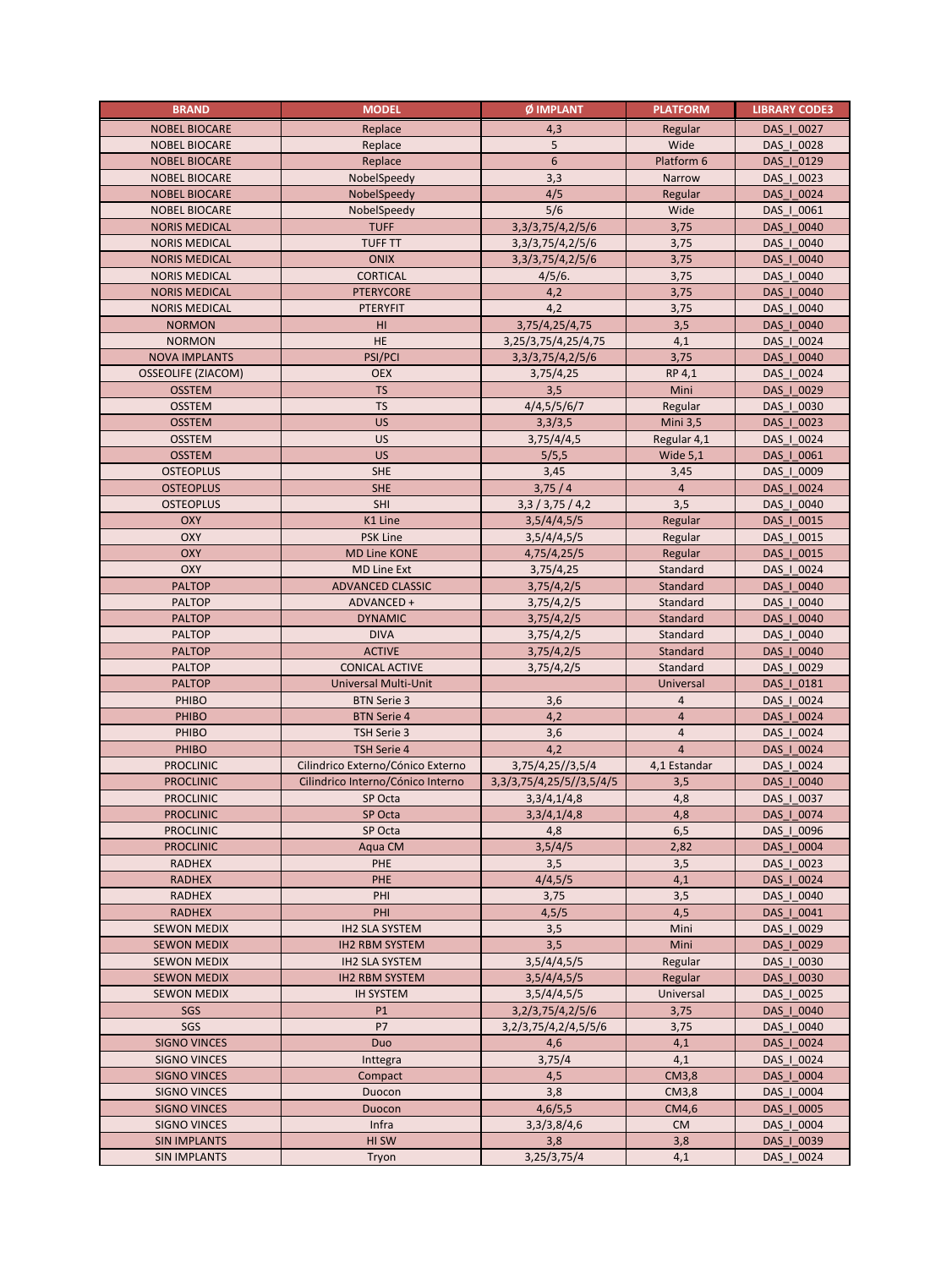| <b>BRAND</b>                  | <b>MODEL</b>                           | Ø IMPLANT                           | <b>PLATFORM</b>                  | <b>LIBRARY CODE3</b>     |
|-------------------------------|----------------------------------------|-------------------------------------|----------------------------------|--------------------------|
| <b>SIN IMPLANTS</b>           | Tryon CO                               | $\overline{a}$                      | 4,1                              | DAS   0024               |
| <b>SIN IMPLANTS</b>           | Revolution                             | 3,25/3,75/4                         | 4,1                              | DAS   0024               |
| <b>SIN IMPLANTS</b>           | <b>Stylus</b>                          | $\overline{4}$                      | 4,1                              | DAS   0024               |
| SOUTHERN IMPLANTS             | Tri-Nex                                | 3,5                                 | 3,5                              | DAS_I_0026               |
| <b>SOUTHERN IMPLANTS</b>      | Tri-Nex                                | 4,3                                 | 4,3                              | DAS   0027               |
| SOUTHERN IMPLANTS             | Tri-Nex                                | 5                                   | 5                                | DAS   0028               |
| SOUTHERN IMPLANTS             | Tri-Nex                                | 6                                   | 6                                | DAS   0129               |
| SOUTHERN IMPLANTS             | <b>IT Connection</b>                   | 3, 3/4/4, 1/4, 9/5                  | 4,8                              | DAS   0037               |
| SOUTHERN IMPLANTS             | <b>IT Connection</b>                   | 4,9/5/6                             | 6, 5                             | DAS   0096               |
| SOUTHERN IMPLANTS             | <b>External Hex</b>                    | 3,25                                | 3,4                              | DAS   0003               |
| <b>SOUTHERN IMPLANTS</b>      | <b>External Hex</b>                    | 3,75/4                              | 4,1                              | DAS   0024               |
| SOUTHERN IMPLANTS             | <b>Internal Hex</b>                    | 3,75/4,2/5                          | 3.6                              | DAS   0040               |
| <b>SOUTHERN IMPLANTS</b>      | <b>Compact Conical MultiUnit</b>       | 4,8                                 | 4,8                              | DAS   0025               |
| SOUTHERN IMPLANTS             | Deep Conical                           | $\overline{3}$                      | 2,45                             | DAS   0109               |
| SOUTHERN IMPLANTS             | Deep Conical                           | 3,5/4                               | 2,95/3,1                         | DAS   0004               |
| SOUTHERN IMPLANTS             | Deep Conical                           | 5                                   | 4,1                              | DAS   0005               |
| SOUTHERN IMPLANTS             | Provata                                | 4/5/6                               | 3.6                              | DAS   0040               |
| <b>STERIOSS</b>               | HexLoc                                 | 3,25                                | 3,3                              | DAS   0023               |
| <b>STERNGOLD</b>              | Stern Ex                               | 3,75/4/5                            | 4,1                              | DAS   0024               |
| <b>SYBRON</b>                 | Endopore                               | 4,1                                 | 4,1                              | DAS   0024               |
| <b>SWEDEN MARTINA</b>         | Premium khono                          | 3,3                                 | 3,3                              | DAS   0031               |
| <b>SWEDEN MARTINA</b>         | Premium khono                          | 3,8                                 | 3,8                              | DAS   0032               |
| <b>SWEDEN MARTINA</b>         | Premium khono                          | 4,25                                | 4,25                             | DAS   0065               |
| <b>SWEDEN MARTINA</b>         | Prama                                  | 3,8/4,25/5                          | 3,4                              | DAS   0031               |
| <b>SWEDEN MARTINA</b>         | Shelta                                 | 3,8                                 | 3,8                              | DAS   0032               |
| <b>SWEDEN MARTINA</b>         | Shelta                                 | 4,25                                | 4,25                             | DAS   0032               |
| <b>SWEDEN MARTINA</b>         | Shelta                                 | $5\phantom{.0}$                     | 5                                | DAS   0032               |
| STRAUMANN                     | <b>Standard Plus</b>                   | 3,3                                 | <b>NNC 3,5</b>                   | DAS_I_0160<br>DAS   0033 |
| <b>STRAUMANN</b><br>STRAUMANN | <b>Bone Level</b><br><b>Bone Level</b> | 3,3<br>4,1/4,8                      | <b>NC 3,3</b>                    |                          |
| <b>STRAUMANN</b>              | <b>BLX</b>                             | 3,5/3,75/4/4,5                      | RC4, 1/4, 8<br>RB (Regular Base) | DAS   0035<br>DAS   0207 |
| STRAUMANN                     | <b>BLX</b>                             | 5/5, 5/6, 5                         | WB (Wide Base)                   | DAS   0208               |
| <b>STRAUMANN</b>              | <b>Tissue Level</b>                    | 3,3/4,1/4,8                         | Regular 4,8                      | DAS   0037               |
| STRAUMANN                     | <b>Tissue Level</b>                    | 4,8                                 | Wide 6,5                         | DAS   0096               |
| <b>STRAUMANN</b>              | Synocta                                | Universal                           | Regular 4,8                      | DAS   0074               |
| STRAUMANN                     | <b>Screw Retained</b>                  | Universal                           | NC/RC                            | DAS   0101               |
| <b>STRAUMANN</b>              | <b>Tissue Level</b>                    | 3,3                                 | 3,5                              | DAS   0160               |
| <b>TBR</b>                    | Hexágono Externo                       | 3,5                                 | Narrow                           | DAS   0023               |
| <b>TBR</b>                    | Hexágono Externo                       | 5                                   | Wide                             | DAS   0058               |
| TITANIUMFIX                   | <b>Bfix</b>                            | 3,5/4                               | Regular                          | DAS   0004               |
| TITANIUMFIX                   | <b>Bfix</b>                            | 4,5/5                               | Larga                            | DAS   0005               |
| TREE-OSS                      | Simple                                 | 3,3/3,75/5                          | 3,75                             | DAS   0040               |
| <b>TREE-OSS</b>               | Hexagono Externo                       | 3,3                                 | 3,5 Rosa                         | DAS   0023               |
| TREE-OSS                      | Hexagono Externo                       | 3,75/4                              | 4,1 Amarillo                     | DAS   0024               |
| TREE-OSS                      | Hexagono Externo                       | 5                                   | 5,1 Azul                         | DAS   0061               |
| TREE-OSS                      | Tri-Channel Interno                    | 3,5                                 | 3,5 Rosa                         | DAS   0026               |
| TREE-OSS                      | <b>Tri-Channel Interno</b>             | 4,3                                 | 4,3 Amarillo                     | DAS   0027               |
| TREE-OSS                      | Tri-Channel Interno                    | 5                                   | 5,0 Azul                         | DAS   0028               |
| <b>TREE-OSS</b>               | <b>MULTI UNIT</b>                      | Universal                           | Universal                        | DAS   0025               |
| TRI DENTAL IMPLANTS           | TriVent                                | 3,75/4,1/4,7                        | 3,5                              | DAS   0040               |
| <b>TRINON</b>                 | Q2                                     | 3,5/3,75/4,5                        | $\overline{4}$                   | DAS   0024               |
| <b>TRINON</b>                 | QK                                     | 4                                   | 4,8                              | DAS   0037               |
| <b>TRINON</b>                 | QK                                     | $\overline{4}$                      | 4,8                              | DAS   0074               |
| <b>UFIT</b>                   | Gt <sub>2</sub>                        | 3,5                                 | Mini                             | DAS_I_0004               |
| <b>UFIT</b>                   | Gt <sub>2</sub>                        | 4/4,5                               | Regular                          | DAS   0005               |
| <b>UFIT</b>                   | Gt <sub>2</sub>                        | 5                                   | Wide                             | DAS_I_0005               |
| <b>UFIT</b>                   | Gt <sub>2</sub>                        | 5,5/6/6,5/7                         | <b>Ultrawide</b>                 | DAS   0005               |
| <b>UFIT</b>                   | Gt <sub>2</sub>                        | 3,5                                 | Mini                             | DAS   0004               |
| <b>UFIT</b>                   | N <sub>t</sub> 2                       | 3,5                                 | Mini                             | DAS   0004               |
| <b>UFIT</b>                   | N <sub>t</sub> 2                       | 4/4,5                               | Regular                          | DAS   0005               |
| <b>UFIT</b><br><b>UFIT</b>    | N <sub>t</sub> 2<br>N <sub>t2</sub>    | 5                                   | Wide<br>Ultrawide                | DAS   0005<br>DAS   0005 |
| <b>VULKAN IMPLANTS</b>        | <b>INHex</b>                           | 5,5/6/6,5/7<br>3, 3/ 3, 75/ 4, 2/ 5 | 3,75                             | DAS   0040               |
| <b>XIVE</b>                   | S                                      | 3,4                                 | 3,4                              | DAS   0038               |
|                               |                                        |                                     |                                  |                          |